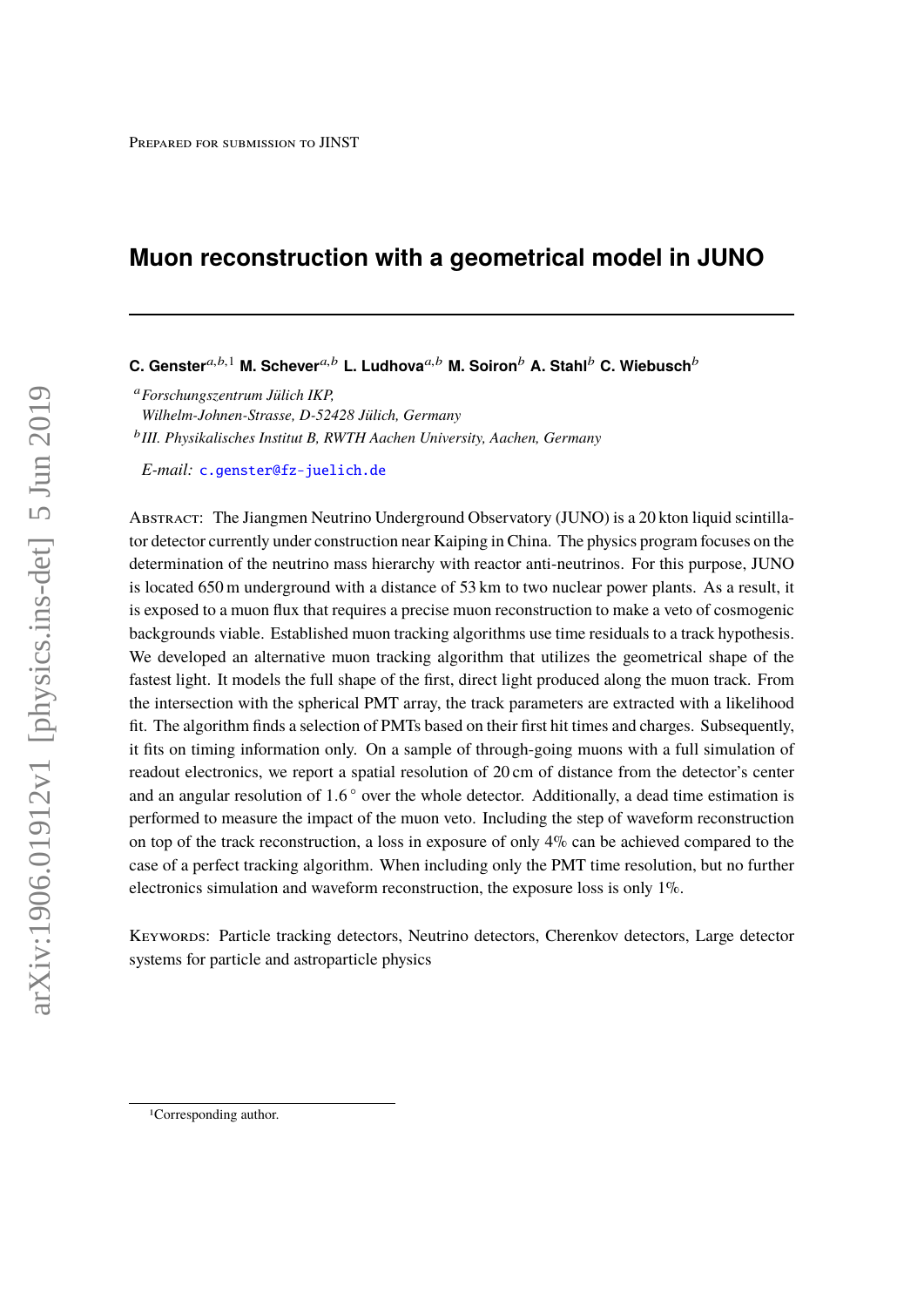# **Contents**

|   | 1 Introduction                       |                  |
|---|--------------------------------------|------------------|
|   | 2 Characteristics of muon events     | $\boldsymbol{3}$ |
| 3 | The cone model                       | $\boldsymbol{3}$ |
|   | 3.1 Description of light propagation | 3                |
|   | Implementation of the model<br>3.2   | 5                |
| 4 | <b>Test procedure</b>                | 10               |
|   | 5 Tracking performance               | 12               |
|   | <b>6</b> Deadtime estimation         | 16               |
| 7 | <b>Conclusion</b>                    | 16               |

# <span id="page-1-0"></span>**1 Introduction**

The Jiangmen Underground Neutrino Observatory (JUNO) is a reactor anti-neutrino experiment currently being built close to Kaiping, China. Its main goal is the determination of the neutrino mass hierarchy with the inverse beta decay (IBD)  $\bar{v}_e + p \rightarrow n + e^+$ . The broad physics program [\[1\]](#page-17-0) and the ungressed prior distant the detector decision decembed in detail in [2]. For maximum consituative to unprecedented size dictate the detector design described in detail in [\[2\]](#page-17-1). For maximum sensitivity to the neutrino mass hierarchy, the experimental site of JUNO is confined to a distance of 53 km from the two nuclear power plants (NPP), Yangjiang NPP and Taishan NPP. The underground laboratory will have 650 m rock overburden, resulting in a muon rate in the central detector (CD) of  $3.5 \text{ s}^{-1}$ with a mean energy of 215 GeV [\[1\]](#page-17-0). Apart from overshadowing any other event while moving through the detector, muons will produce cosmogenic isotopes.  $9$ Li and  $8$ He are the most prominent cosmogenic backgorunds. They have a long lifetime of 256 ms and 172 ms [\[3\]](#page-17-2), respectively and their  $(\beta^- + n)$  decay-channel mimics the correlated decay of IBD events. A detailed study of the neglection above the second that  $0.007$  of the correspondes are within 2 m distance to the production characteristics  $[4, 5]$  $[4, 5]$  $[4, 5]$  showed that 99% of the cosmogenics are within 3 m distance to the muon track following approximately an exponential distribution. Therefore, it is possible to veto the cosmogenic background with a cylindrical volume around the muon track. In order to achieve a high efficiency with this method, the track reconstruction of muons and position reconstruction of <sup>9</sup>Li and <sup>8</sup>He decays need sufficiently good resolutions. A cylindrical veto with 3 m radius after a single muon track will take less than 5% of the target volume, due to the unprecedented size of JUNO.

The innermost part of JUNO is the Central Detector (CD), which is placed in a cylindrical waterpool (WP). The CD consists of an acrylic sphere of  $D_{LS} = 2R_{LS} = 35.4$  m diameter that holds 20 kton of LAB-based liquid scintillator. It is retained by a stainless steel shell, which also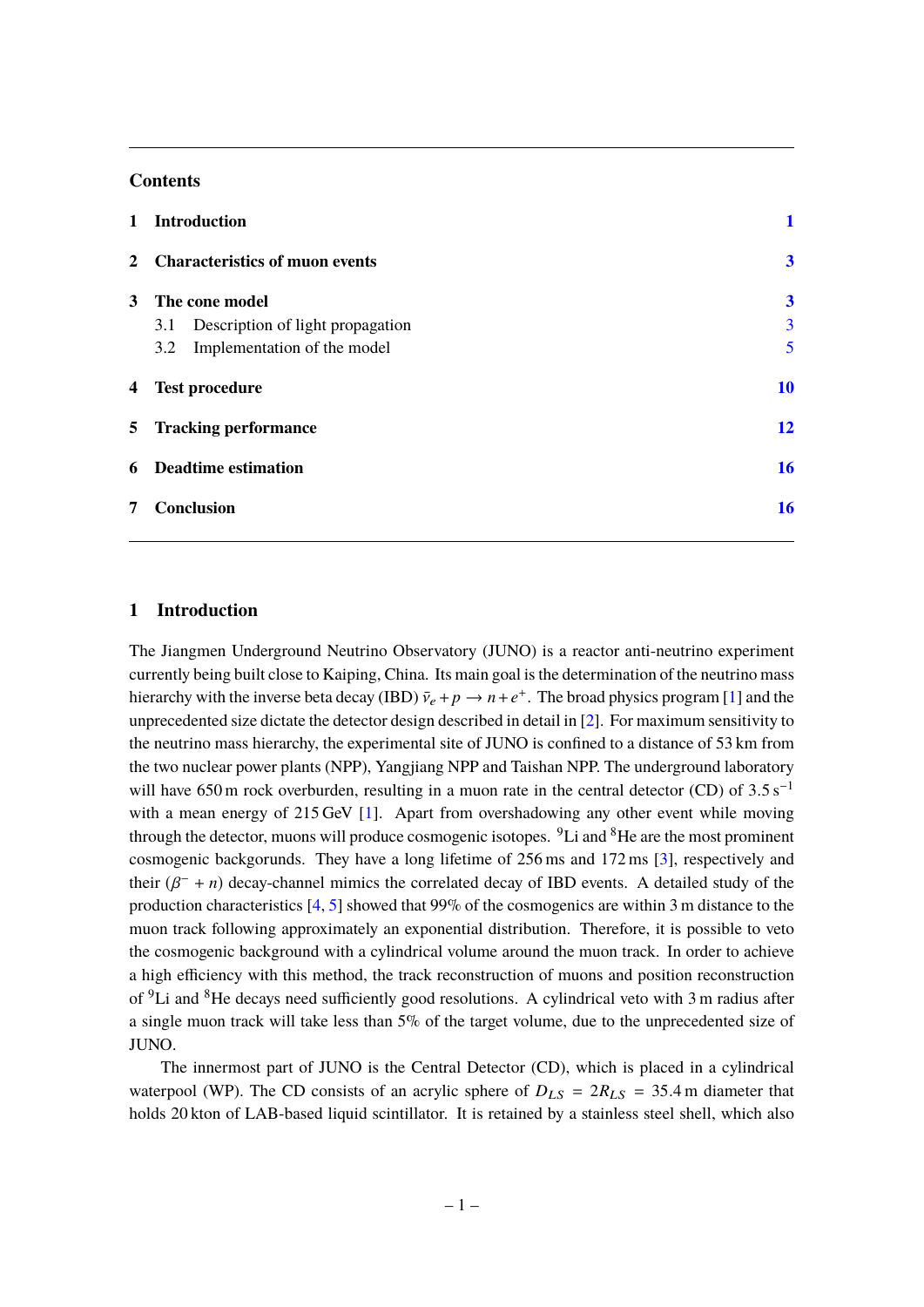holds 18000 20-inch and 25000 3-inch photomultiplier tubes (PMTs) at a radius  $R_{CD} = 19.5$  m. As can be seen in figure [1,](#page-2-0) a waterbuffer of about 1.7 m is located between the acrylic sphere and the PMT array. The liquid scintillator contains a mixture of PPO as a flour and the wavelength-shifter Bis-MSB to obtain the optimum balance between the light yield and attenuation lenght [\[2\]](#page-17-1). The scintillator's light yield is 1200 photo electrons (p.e) per MeV deposited energy. This results in an energy resolution of  $3\% / \sqrt{E(\text{MeV})}$  for point-like events. Muons create a signal in the order of  $10^7$  p.e. per event. The WP that surrounds the CD has a diameter of 43.5 m and a height of

<span id="page-2-0"></span>

**Figure 1**: Schematic cross section of the detector. The acrylic sphere holding the liquid scintillator together with the arrays of large and small PMTs and the intermediate water buffer are referred to as the Central Detector. On the right, the placement of 3-inch PMTs between the 20-in PMTs is shown.

44 m. It is filled with ultra-pure water and optically separated from the CD. Instrumented with 2000 20-inch PMTs, it acts as a water Cherenkov detector to aid the muon tracking effort. Additionally, it also shields the CD from external radioactivity. On top of the waterpool, the Top Tracker (TT) is placed. It is made up of the former OPERA target tracker [\[6\]](#page-18-2). The plastic scintillator walls can only cover the central segment above the WP, but they can provide a calibration set of high precision track-starting points. The CD of JUNO features two independent PMT systems. The 20-inch PMT array (LPMT) covers about 75% of the spherical area and consists of two different kinds of PMTs. There are about 5000 dynode PMTs from Hamamatsu with a transit time spread (TTS) of 3 ns. The other 13000 PMTs are multi-channel-plate (MCP)-PMTs developed at IHEP, China with a TTS of 12 ns. The larger TTS originates from the different architecture of the MCP-PMTs. The 3-inch PMTs (SPMTs) will be installed in the spaces between the LPMTs (right panel in figure [1\)](#page-2-0) and act as a complementary system. This PMT array accounts for 2.5% coverage and collect much less light due to that. In return, they have a smaller dynamic range and are not prone to saturation in case of a muon event. The SPMTs are also fast with a TTS of less than 5 ns. The readout electronics of both systems are submerged in the waterpool in order to quickly convert and process the analogue PMT signal.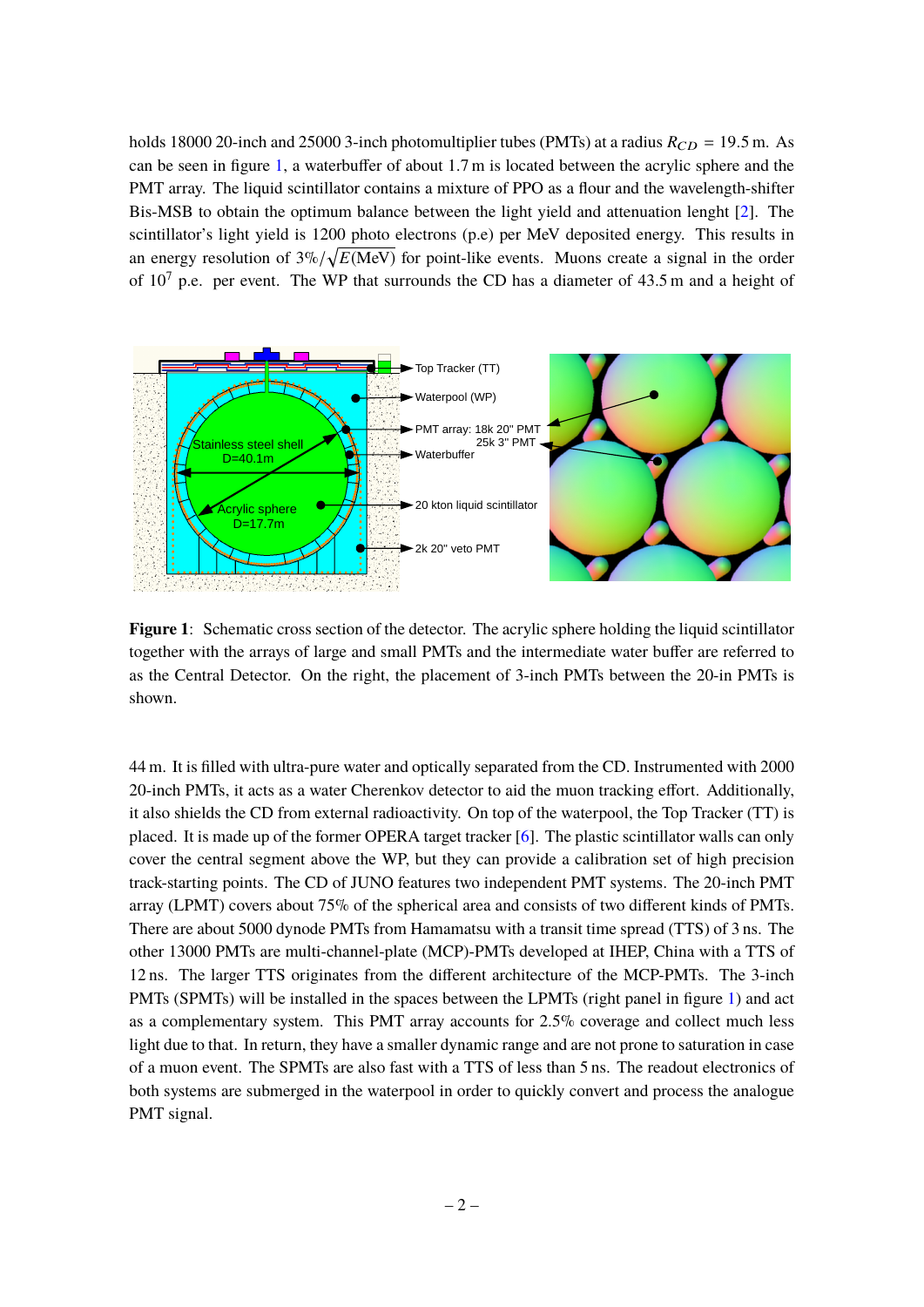#### <span id="page-3-0"></span>**2 Characteristics of muon events**

Muon tracks are the brightest events expected in JUNO, which gives them a distinct signature. Nevertheless, the detailed characteristics depend mainly on the muon's tracklength in liquid scintillator and in water. Before reaching the CD, a muon will travel through a part of the cylindrical waterpool and create Cherenkov light. Due to the optical seperation of the WP from the CD, this light will only be detected by the waterpool PMTs. Whether or not it crosses the CD can then be distinguished by the CD signal. Given the energy loss only by ionization of 1.43 MeV/cm [\[4\]](#page-18-0), even a corner-clipping muon with 1 m track length in LS would produce more than  $1.5 \cdot 10^5$  p.e. This amount of light is sufficient to tag muons. For the purpose of background rejection, the muons travelling through the CD are the most important. When entering the CD, the muon will first traverse the waterbuffer between the PMT array and the acrylic sphere. On this path, it will create Cherenkov light just like in the waterpool. After that, the acrylic sphere is entered and the LS is crossed. When exiting the detector, the muon will traverse the waterbuffer once more. Since the light production in water and LS is very different, the tracklength in each medium has a large impact on event characteristics. Under the assumption of a straight line track and with a given track's minimal distance from the detector's center *D*, the tracklength in the CD can be expressed as  $l_{\text{CD}} = 2\sqrt{R_{\text{CD}}^2 - D^2}$ . With the tracklength in liquid scintillator  $l_{\text{LS}} = 2\sqrt{R_{\text{LS}}^2 - D^2}$ , also the length in water is defined as  $l_{\text{buffer}} = l_{\text{CD}} - l_{\text{LS}}$ . Figure [2](#page-4-0) shows the construction and the influence of *D* on the track lengths in LS and water. With JUNO being a spherical detector, a track's orientation in  $\theta$  and  $\phi$  has a smaller impact on its characteristics than the parameter *D*. Tracking in liquid scintillator is a challenge, because the light emission is isotropic and not directional. For an extensive track it can be used that all isotropic light emissions along the track add up. Since the travel speed of photons is reduced by the refractive index of the LS  $v_g = c_0/n_{\text{LS}}$ , a forward-moving light front in shape of a cone is formed. As shown in figure [3,](#page-4-1) the construction is similar to a Cherenkov-light cone and carries information about the track's position and direction. The muon track is the central axis of the cone and encloses the opening angle  $\theta_{\alpha}$  with the light front, which is the mantle of the cone. The opposite angle  $\theta_c$  is the angle under which the photons were emitted that add up to the fastest light front. The scintillator in JUNO is expected to have a refractive index *<sup>n</sup>* <sup>=</sup> <sup>1</sup>.485. According to figure [3,](#page-4-1) the expected opening angle of the cone is then  $\theta_{\alpha} = \arccos(\frac{1}{\beta n_{LS}}) = 47.7^{\circ}$ . This assumes a through-going muon with  $\beta = 1$ .

### <span id="page-3-1"></span>**3 The cone model**

#### <span id="page-3-2"></span>**3.1 Description of light propagation**

The focus for the light propagation model is on the scintillation light, which is dominant for all events that hit the CD. According to figures [3](#page-4-1) and [4,](#page-5-1) the first photons traveling behind the muon can be described with a conical shape. The model has to be extended, when it is applied to a real detector. The track starts when the muon enters the LS and builds the cone in the forward direction. Due to that, the PMTs behind the muon around the entry point cannot receive light from the cone. They collect photons from the isotropic emission along the very first bit of track inside the LS. In order to model the signal, the cone model is extended with a backward sphere. The same effect is present on the apex of the cone, when the muon exits the acrylic sphere. After leaving the LS,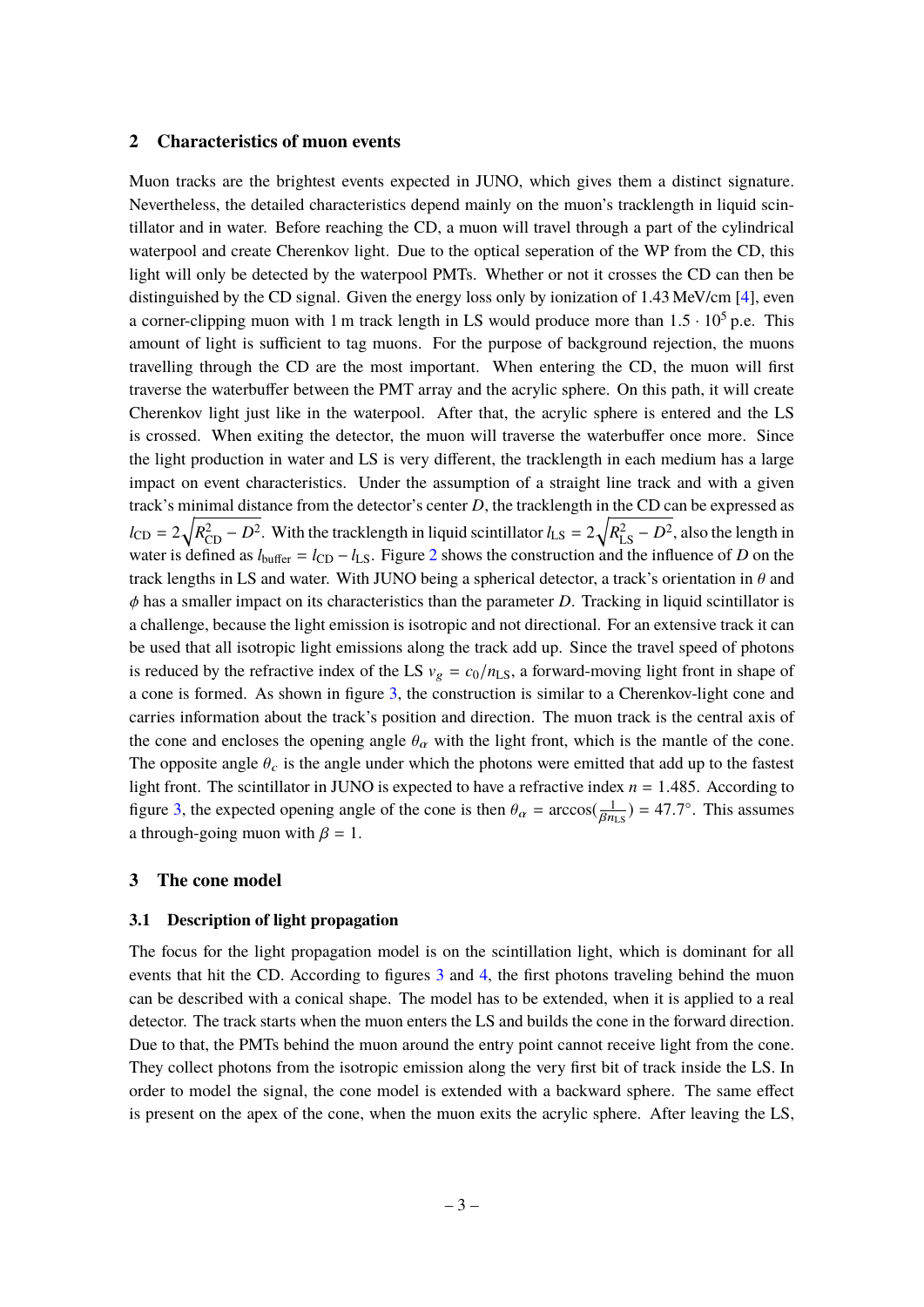<span id="page-4-0"></span>

**Figure 2**: Track lengths in different media in the JUNO CD. Track 1 has a distance from center  $D_1 = 4$  m, while track 2 is closer to the edge with  $D_2 = 17$  m. For both tracks the length in the waterbuffer is marked in blue and the track length in LS is given by the green dashed line. The inset gives a magnified view on the track close to edge to show that almost equal lengths in LS and waterbuffer are traversed.

<span id="page-4-1"></span>

**Figure 3**: Build up of the first-light surface by isotropic emission of photons along a muon track in liquid scintillator. The opening angle  $\theta_{\alpha}$  depends on the photons group velocity and by that on the refractive index *n* of the traversed medium.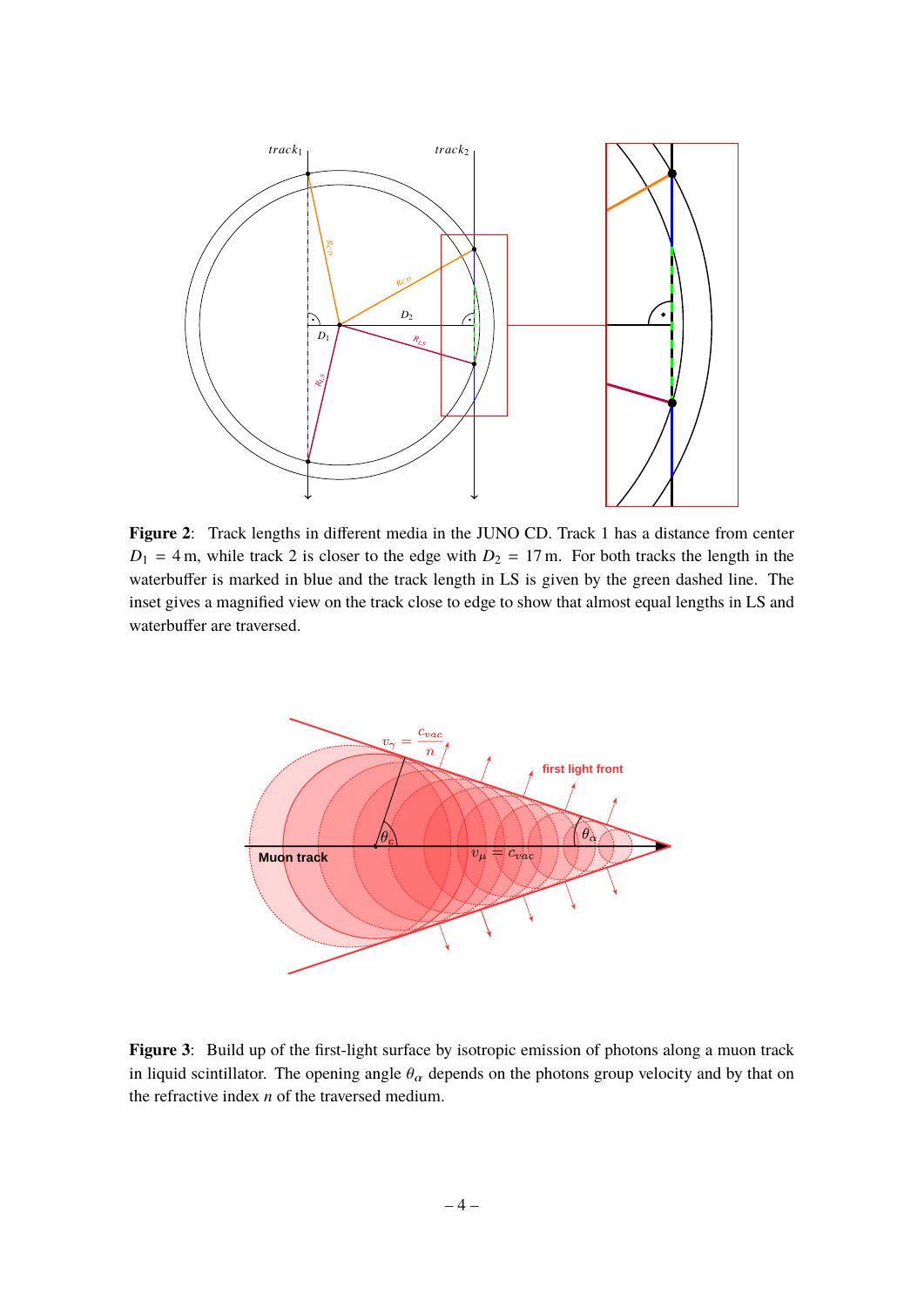<span id="page-5-1"></span>

**Figure 4**: The evolution of the first light front for a muon traveling through the central detector of JUNO. The muon track is represented by a dashed line and the entry point into the LS with a black star. The left plot shows the light front after about 1/3 of the track length. The dotted lines separate the PMT array into an area that was or will be hit by the sphere-part and the one that will see light from the cone-part of the model. The transitions between the two categories of light fronts are marked with black dots. The middle plot depicts the evolution of the light front after the muon travelled about  $2/3$  of its track. On the right, the muon already left the CD, but some PMTs are yet to be struck by the light front. In addition, the spherical scintillation around the exit point is marked. At this time, the cone's apex consists of Cherenkov light from traversing the waterbuffer. The insert is a zoomed-in view on the exit point. The circle segment models the fastest scintillation photons from the exit point out of the LS.

no more scintillation light is produced by the muon and the apex of the cone is smoothed out by a sphere around the last bit of tracklength in the LS. In contrast to the entry point, the Cherenkov light, created after the muon leaves the LS, is directed towards the PMTs. This allows to continue the conical model for the PMTs close to the muon's exit point, but with an opening angle according to the refraction in water instead of that in LS. For some track orientations with large D, it is also possible that PMTs around the entry point see light directly from the Cherenkov light produced in the waterbuffer before the muon enters the liquid scintillator. Thus, their hit time is much earlier than predicted with the scintillation model. Instead of including this effect in the model, the PMTs are removed from the fit as described in section [4.](#page-10-0) Cherenkov light is also produced in the LS together with the scintillation light. A separation of Cherenkov- and scintillation-photons from inside the LS is not needed with the cone model. Most PMTs receive their first hit from scintillation photons and in those cases, where Cherenkov hits are earlier, they are only separated from scintillation hits by less than 3 ns. Section [4](#page-10-0) will show in detail that this is on the same order of magnitude as the reconstructed hit times from the expected waveforms.

#### <span id="page-5-0"></span>**3.2 Implementation of the model**

In contrast to other fastest-light-based muon track reconstructions [\[7,](#page-18-3) [8\]](#page-18-4), this approach implements the geometrical models of the light cone and sphere. Thus, the figure of merit in the fit is not a time residual, but the opening angle  $\theta_{\alpha}$  of the first light cone. Incorporating the physical dependencies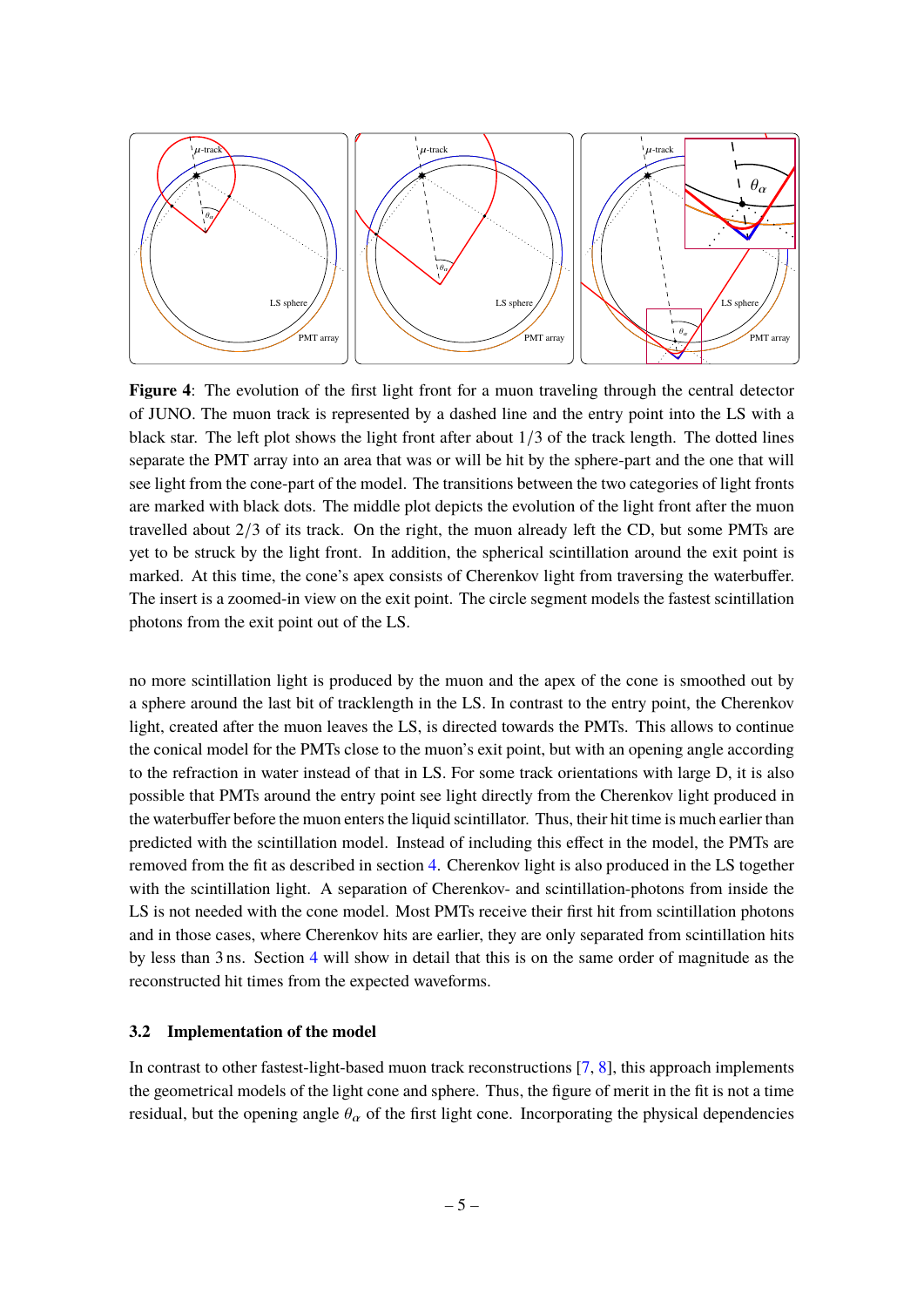of light propagation, also the sphere that models backward moving light can be defined distinctly by this angle, as constructed in figure [5.](#page-7-0) In the following, four signal categories are introduced that model different aspects of light propagation in the detector:

**(1) Forward Cone.** The track parameters are the entry point into the LS, the time of entry, and the muon's direction  $\vec{d}$ . This information is transformed into a description of the time dependent position of the muon in the detector. According to figure [5,](#page-7-0) this also coincides with the apex of the cone

$$
\vec{r}(t) = \vec{r}_0 - c(t - t_0)\vec{a},\tag{3.1}
$$

with  $\vec{r}_0$  being the entry point into the LS,  $t_0$  the entry time, and  $\vec{a} = -\vec{d}$  a unit vector of the inverted direction of the muon. This allows to track the muon through the detector and to build the model of the first photons forming a conical surface. Every point  $\vec{x}$  on the surface of a cone around the track with opening angle  $\theta_{\alpha}$  can be described by

$$
\frac{\vec{x} - \vec{r}(t)}{|\vec{x} - \vec{r}(t)|} \cdot \vec{a} = \cos(\theta_{\alpha}).
$$
\n(3.2)

The available data are the static PMT positions  $P = {\vec{p_1}, \vec{p_2}, ..., \vec{p_n}}$  and their set of first hit times  $\mathbf{T} = \{t_1, t_2, ..., t_n\}$  for each event. Under the assumption that the PMT was hit by the earliest photons possible, the first light cone can be constructed with an opening angle of

<span id="page-6-0"></span>
$$
\theta_{\alpha,i} = \arccos\left(\frac{\vec{p}_i - \vec{r}(t_i)}{|\vec{p}_i - \vec{r}(t_i)|} \cdot \vec{a}\right). \tag{3.3}
$$

Thus, the opening angle is defined as the angle between the track direction and the connection between the position of the muon  $\vec{r}(t_i)$  at hit time  $t_i$  and the PMT at position  $\vec{p}_i$ . Since both vectors of the product are normalized, this function will always yield an angle between 0 and 180°, even for track parameters far off the true values. Figure [5](#page-7-0) gives an example of the cone construction. It shows an event at a time  $t_i$ , when a PMT at position  $\vec{p}_i$  is first hit. The track hypothesis  $\vec{q}$  contains  $\vec{r}_0$ , *t*<sub>0</sub>, and  $\vec{a}$ . The position of the muon at the apex of the cone  $\vec{r}(t_i)$  can be calculated with the track hypothesis. The cone according to the hit times data  $t_i$  and the track  $\vec{q}$  is then calculated. Its opening angle  $\theta_{\alpha}$  is enclosed by the link vector between  $\vec{r}(t_i)$  and  $\vec{p}_i$  and the inverse direction  $\vec{a}$ .

**(2) Backward Sphere.** The sphere model to describe light moving behind the muon is described in a similar fashion. It has to merge continuously with the cone and is centered around the entry point  $\vec{r}_0$ . The radius of this light sphere depends on the opening angle  $\theta_{\alpha}$  via

$$
\rho(t) = c(t - t_0) \cdot \sin(\theta_\alpha). \tag{3.4}
$$

If a PMT was hit by this sphere, the radius is specified and the corresponding opening angle is calculated by

$$
\theta_{\alpha,i} = \arcsin\left(\frac{|\vec{r}_0 - \vec{p}_i|}{c(t_i - t_0)}\right). \tag{3.5}
$$

For certain arguments, the arcsin can run out of bounds. This happens if the track parameters are too far from the true values or when the scintillation model is not sufficient. In those cases, the arcsin is extended to return the value of  $\pi$  or 0, respectively, to reflect the low probability, while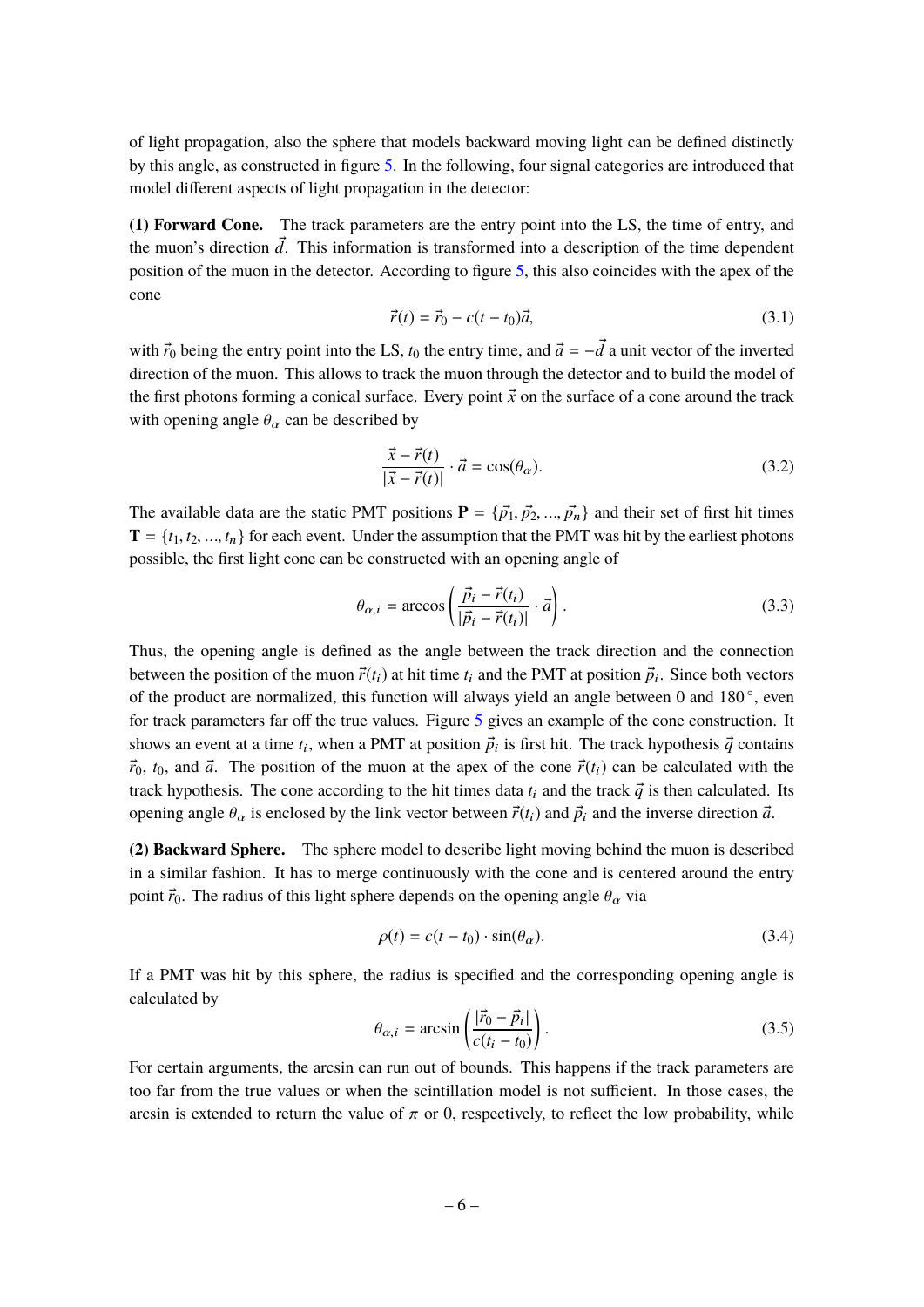<span id="page-7-0"></span>

**Figure 5**: *Left:* Implementation of the cone model with a vector that points to the apex of the cone  $\vec{r}(t)$  and an inverse muon-track direction unit vector  $\vec{a}$ . The detector center is at (0, 0) and  $\vec{r}_0$ corresponds to  $t_0$ , giving the entry point into the LS and its time. A PMT at position  $\vec{p}_i$  would be struck by the photons depicted that were emitted at a certain point along the track. According to equation [3.3,](#page-6-0) the corresponding cone would have an opening angle  $\theta_{\alpha}$  between the muon direction and light front. The plot shows a snapshot at the time  $t_i$  when the PMT at position  $\vec{p}_i$  first detected light and the muon was at position  $\vec{r}(t_i)$ . In this fashion, a cone with a certain opening angle  $\theta_{\alpha}$ can be constructed from the muon track hypothesis for every PMT. *Right:* Implementation of the sphere around the entry point to close the bottom of the cone. It can be derived from the opening angle  $\theta_{\alpha}$  as well. A PMT, struck at time  $t_i$  by the spherical light front around the entry point into the LS ( $\vec{r}_0$ , *t*<sub>0</sub>), defines the radius  $\rho(t_i)$ . With the track length  $c(t_i - t_0)$  to the apex of the continuously merging cone the opening angle can be calculated. For two arbitrary PMT positions  $\vec{p}_i$  and  $\vec{p}_j$  the angles  $\phi_i$  and  $\phi_j$ , respectively, for category-weighting are also shown.

maintaining a smooth function. This model is very idealized because it assumes that exactly at the entry point into the LS, enough light is produced to reach all PMTs crossed by the sphere-front. According to figure [4,](#page-5-1) this can be a substantial part of the whole signal. One possibility to take the finite tracklength for production of enough photons into account, is to shift the effective point of emission along the track. The reconstruction takes  $\vec{r}_0 = \vec{r}_0 - l \cdot \vec{a}$  with  $l = 20$  cm as the effective center of the backwards sphere.

**(3) Cherenkov Cone and (4) Forward Sphere.** In addition, two more categories of signal are introduced in the algorithm. Around the last point of the track in LS, another sphere is built to model the scintillation light on the cone's apex when it enters the waterbuffer again. It is implemented like the backward sphere. The forth category of signal models the Cherenkov cone in the waterbuffer after the muon exited the LS. Its implementation is identical to the normal cone explained above and it is only applied to those PMTs that fall into category (3).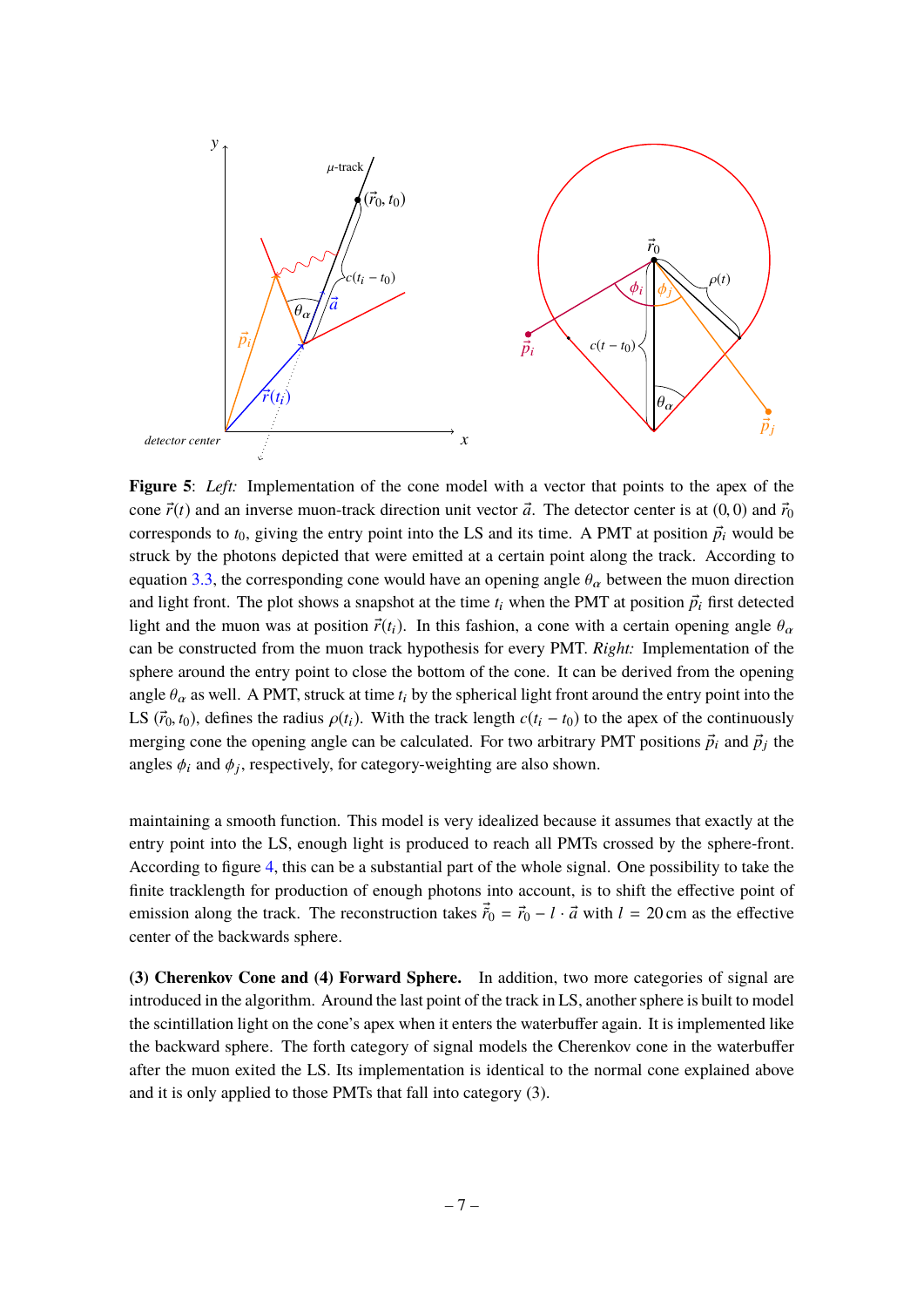<span id="page-8-0"></span>**Likelihood function.** The actual fit is performed with a likelihood function minimized by MINUIT[\[9\]](#page-18-5). For each function evaluation, all selected PMTs have to be assigned to one of the four categories explained above. For each PMT, the angle between the muon-track direction and the connection between PMT and entry point  $\vec{r}_0$  can be used to assign it either to the cone (1) or the backward sphere (2) category. The same calculation is done with the exit point  $\vec{r}_{exit}$  to further categorize PMTs from the cone part to case (3) or (4). In order to achieve a smooth likelihood function, the transitions between categories have to be continuous. In addition to that, the track's distance from center heavily influences the share of PMTs that fall into the different categories. For this reason, the opening angle and its probability for all four categories are calculated and weighted by a transition function. In the algorithm, the weighting function was chosen to be a normalized error function. For example, the weight for the *i*-th PMT for category (2) is given by

$$
w_{2,i} = \frac{1}{2} (1 + \text{erf}(s \cdot \Delta \phi_i)),
$$
 (3.6)

where  $\Delta\phi_i = \phi_i - \Phi_{LS}$ ,  $\phi_i$  being the angle enclosed by the direction of the track and the link between the PMT and the LS entry point  $\vec{r}_0$ . Two examples for  $\phi_i$  are shown in the right panel of figure [5.](#page-7-0)  $\Phi_{LS}$  = arccos  $\left(\frac{1}{n_{LS}}\right)$  is the constructed transition angle in LS and *s* is a constant factor to scale the transition width. The scaling factor *s* has only a negligible effect on the reconstruction and was chosen to be  $s = 25$  for all weights. If  $\phi_i = \Phi_{LS}$ , the PMT is exactly at the transition between the cone-part and the sphere-part and will receive a weight of 0.5 for both categories. For  $\phi_i > \Phi_{LS}$ , the weight  $w_{2,i}$  for the sphere-part increases up to 1. In the same fashion, the weight for category (3) is defined and the weight for (1) is given by  $w_1 = 1 - w_2 - w_3$ . Category (4) is a subclass that can only be applied to the selection of PMTs in (3). The transition is also modeled by an error function and increases the weight of the Cherenkov model when the PMT hit time is significantly earlier than predicted by the scintillation model (3). The complete log-likelihood function sums over all *n*<sub>PMT</sub> PMTs that detected light and were selected for the fit. For each PMT a cone and a sphere is calculated according to its data  $(\vec{p}, t)$  and the track hypothesis  $\vec{q}$  as explained before. The complete function is given by

$$
-2\log\mathcal{L} = -2\sum_{i=0}^{n_{\text{PMT}}} \ln f_i(\theta_{\alpha,i};\vec{q}),\tag{3.7}
$$

with the probability function

$$
f_i(\theta_{\alpha,i};\vec{q}) = w_{2,i}(\vec{q})P_2(\theta_{\alpha,i}|\vec{q}) + w_{3,i}(\vec{q})\left[w_{4,i}P_4(\theta_{\alpha,i}|\vec{q}) + (1 - w_{4,i}(\vec{q}))P_3(\theta_{\alpha,i}|\vec{q})\right] + (1 - w_{2,i} - w_{3,i})P_1(\theta_{\alpha,i}|\vec{q}).
$$
\n(3.8)

The probabilities  $P_j$  are evaluated from the pre-calculated, normalized angle distributions. For each of the four categories, there are 18 probability functions for each 1 m step in the distance from center *D*. For a given set of track parameters  $\vec{q}$ , the probability is linearly interpolated between the values of the functions of the two enclosing values for *D*. An example of a probability density function for the cone-part can be seen in figure [6.](#page-9-0) To account for the difference in light collection and geometrical placement there are two dedicated sets of PDFs for the LPMT and the SPMT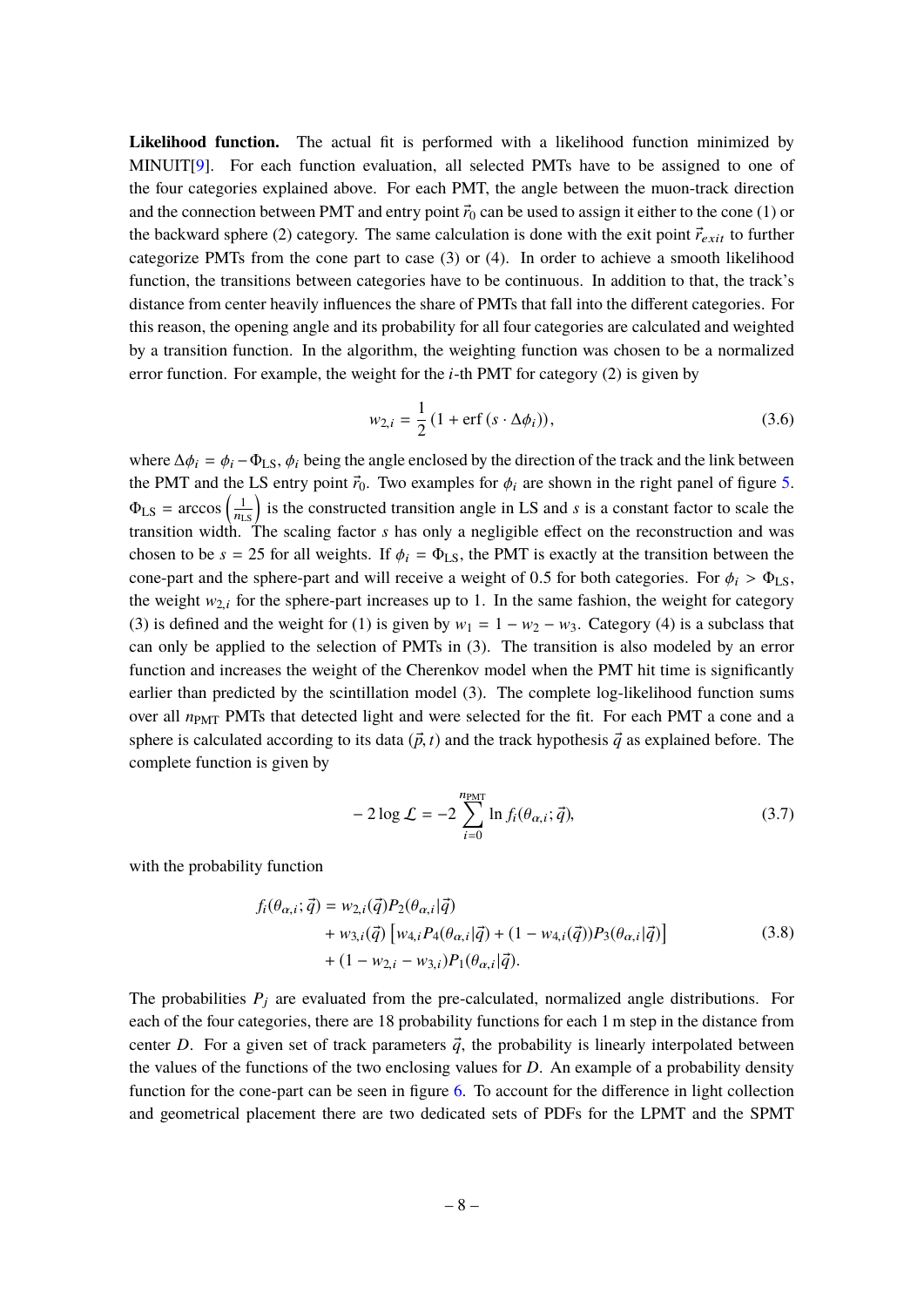<span id="page-9-0"></span>

**Figure 6:** Probability density function of  $\theta_{\alpha}$  for  $D = 0$  m for the LPMT cone-part of the model. It is produced by plugging-in the first hit times from the Monte Carlo simulation of muon tracks into the reconstruction model. It was smoothed over the whole domain of definition with adaptive kernel density estimators [\[10\]](#page-18-6).

systems. The performance differences within the LPMT array between dynode- and MCP-PMTs are sufficiently small to justify using the average PDF for the full LPMT system. The functions were obtained by plugging the Monte Carlo truth track parameters of simulated events into the model and extracting the distribution of  $\theta_{\alpha}$ . For this purpose a set of 3000 muons was simulated. They are set to penetrate the central detector at distances from center  $D = 0$  m to 17 m in 1 m-steps, with inclinations between  $\theta = 180^\circ$  (straight down) to  $100^\circ$  and at 10 orientations in spherical  $\phi$ . The true hit times were smeared according to the PMT time resolution in order to include those effects in the probability distributions. Incorporating adaptive kernel density estimators [\[10\]](#page-18-6), the distributions were smoothed over the full range of possible angles to increase the stability of the fit. The fit has 5 parameters in total. Two define the track entry point on the LS sphere, one the corresponding entry time  $t_0$ , and two more the muon track's direction unit vector. The starting parameters for the fit are provided by a fast and simple tracking algorithm. In the first step, the distance from center *D* is extracted from the event's first hit time distribution. The time from the first PMT being hit until the last PMT being hit is linearly correlated with the track's distance from center. According to section [2,](#page-3-0) we can directly get the track length in the CD from *D* via  $l_{CD} = \sqrt{R_{CD}^2 - D^2}$ . The starting point of the track is the charge weighted sum of positions of fired PMTs within 2.5 ns of the first fired PMT. The starting point and track length confine a window in space and time on the PMT array for the exit point. The window is gradually increased until a group of 6 PMTs is inside, in order to charge-weight their positions to obtain an exit point. The entry- and exit-points define a straight track from which the seeding parameters for the fit are calculated.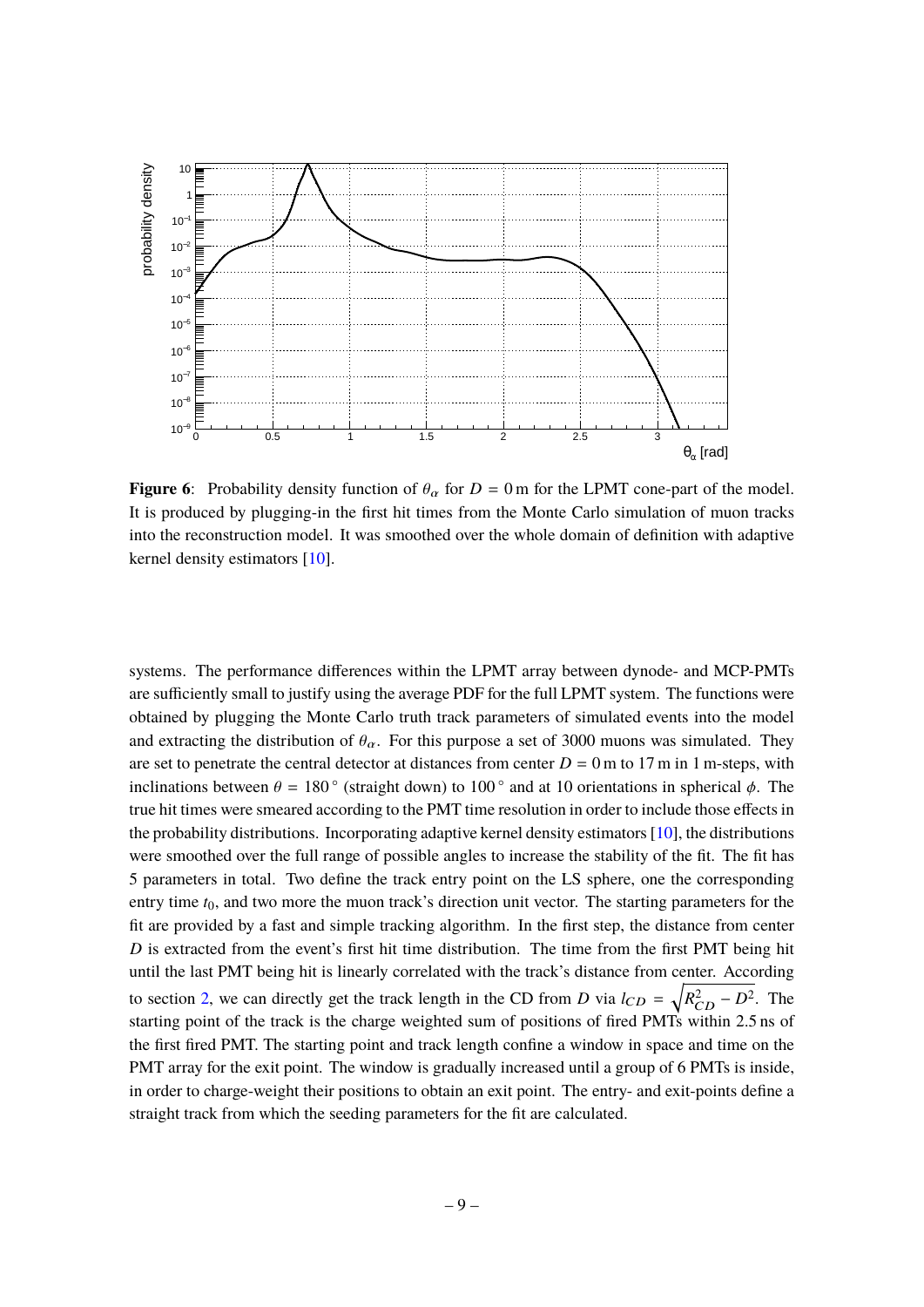# <span id="page-10-0"></span>**4 Test procedure**

The reconstruction algorithm has to be tested with simulated data, because JUNO is currently under construction and data taking has not yet started. This allows to study the model for a perfect detector and the impact of different stages of the detector response.

**Detector simulation.** In the first step, a full Geant4 [\[11\]](#page-18-7) simulation of the muon events is performed. The detector geometry includes a fully detailed model of the central detector submerged in the waterpool. The forseen PMT placement with all holding structures is modeled, as well as the 12 cm thick acrylic sphere that holds the liquid scintillator. The optical model is build according to the proposed detector design [\[2\]](#page-17-1). In addition, also the quantum efficiency and collection efficiency of the PMTs is modeled. The collection of registered photoelectrons of an average muon event contains about 10<sup>6</sup> entries.

**Electronics simulation.** The second step of simulation models the LPMT response and their FADC electronics. The LPMT simulation adds an estimated darknoise of 20 kHz to the signal. In a readout window of 1250 ns with a 1 GHz sampling, a pulse is added for every simulated hit according to its arrival time and charge. According to the different kinds of PMT explained in section [1,](#page-1-0) a TTS is assigned to every LPMT. Every hit time is smeared according to the LPMT's TTS and the charge is varied according to the LPMT resolution. For each hit, a pulse is created with the shape of a single p.e. log-normal function scaled by the hit's charge. The parameters for this function are extracted from PMT measurements at Daya Bay [\[12\]](#page-18-8) and dedicated measurements on 20-inch PMTs. Afterwards, all pulses on one LPMT are added to build its raw waveform. Finally, the simulation samples the raw waveform with a 3x8bit FADC that can provide a dynamic range of 1600 photoelectrons. It is built in a way, that it can keep approximately the same relative resolution over the whole dynamic range. In figure [7](#page-11-0) the simulated effect can be seen by the coarser ADC trace in the high signal range and the much smoother curve in the mid and lower range. The output is expected to be of the same format as the real data will be. For the SPMT-array the main factor is the TTS. Since they will not produce waveforms, but deliver hit times and charge directly, their simulation consists of a Gaussian hit-time smearing according to their TTS.

**Signal reconstruction** When working with waveforms, the concept of the first-hit times translates to the starting time of the waveform. In order to reconstruct this time consistently over the large dynamic range of the muon signals, we use the principle of a constant-fraction discriminator, as shown in figure [7.](#page-11-0) This approach correlates the first-hit time to the time, when the rising edge of the waveform passes a threshold that is determined as a relative fraction of the signal height. A study of the simulated waveforms showed that a  $6\%$  threshold gives the most stable results. The time is linearly interpolated between the two waveform samples below and above the threshold. The achieved first hit-time resolution over all 20 inch PMTs is 3.5 ns. This is better than the average TTS of the LPMT system. While the TTS describes the resolution for a single hit, the rising edge consists of hundreds of hits within a few nanoseconds. Due to the high statistics of hits at the same time, it is possible to extract the first hit time with a better resolution than the PMT's TTS. Additionally, the rise time of the waveform is extracted to aid the PMT selection in the fit. It is defined by the time difference between the muon waveform exceeding 10% and 90% of height of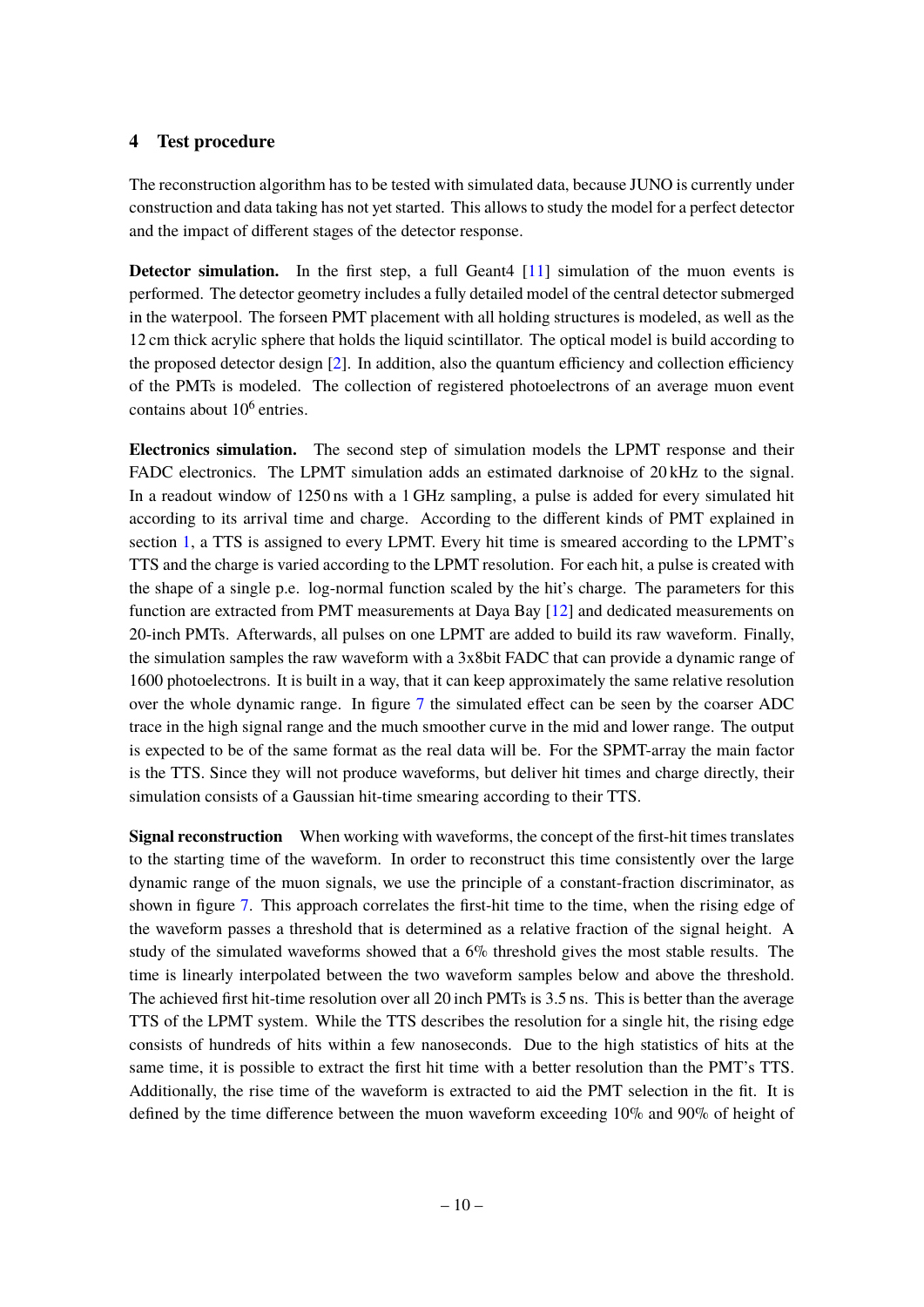<span id="page-11-0"></span>

**Figure 7:** Simulated waveform of one LPMT for a muon event. The first hit time  $t_{\text{fh}}$  is defined as the time when the rising edge crosses the threshold of 6% of the total signal height. Additionally, the  $t_{10}$  and  $t_{90}$  points are marked, which are used to define the signal's rise time. The different ranges of the 3x8bit FADC are visible through the change of resolution for the high, medium and low signal regions.

the rising edge. Those times are also extracted by linear interpolation between the two samples around each threshold. The charge reconstruction is performed by integration of the waveform over the entire readout time after baseline correction.

**Signal cleaning.** The aforementioned high PMT coverage of  $(75 + 2.5)\%$  is due to the dense PMT array. The mean distance between neighbouring LPMTs is less then 60 cm center-to-center and it is even lower, when taking both LPMT and the interlaced SPMT into account. The very high number of channels allows for a strict removal of PMTs with a high uncertainty on the reconstructed first hit time, while maintaining sufficient information for precise tracking. The information of rise time and charge is used to remove some PMTs from the selection the fit will run on. The risetime and charge are arranged in a two dimensional table that was created with the truth information from a sample of through-going muons. Cherenkov light produced in the LS will travel slightly in front of the scintillation light front but it is considerably less intense. This effect can lengthen the rise time and by that also worsen the accuracy of the first hit time reconstruction. Due to that, PMTs with a rise time longer than 150 ns are removed from the selection directly. Low charge PMTs have an increased probability to have a first-hit time from reflected or otherwise indirect light. Those photons do not fit the model described above. A general low-charge cut removes PMTs with a charge of less than 50 p.e. After those two loose cuts, the two dimensional table, shown in figure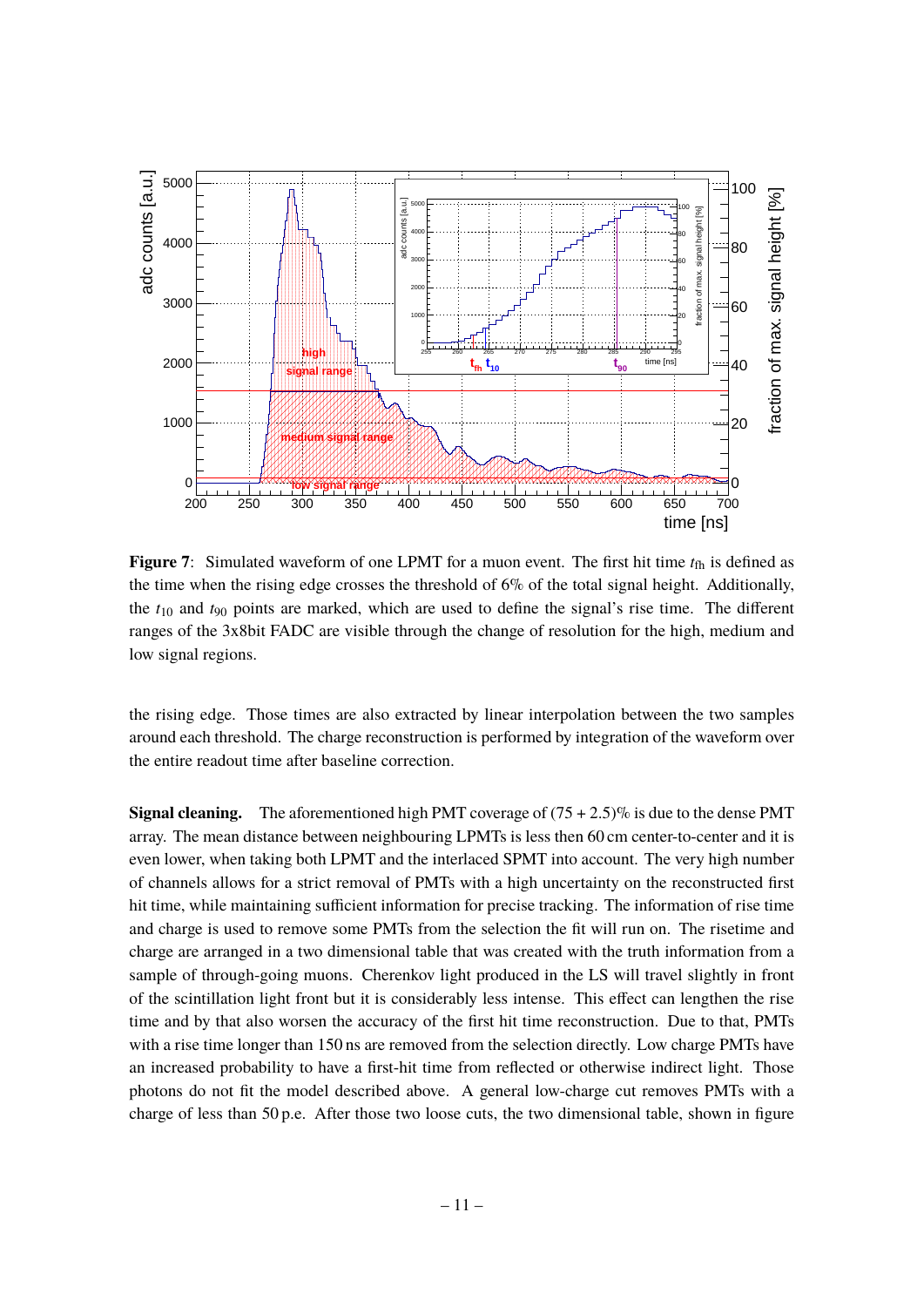<span id="page-12-1"></span>

**Figure 8**: The difference between simulated and reconstructed first hit time, in dependence of the reconstructed number of photoelectrons and the rise time. Only the region is shown where the analysis is performed. The black lines indicate a two-dimensional cut to further remove PMTs with a less reliable reconstructed first hit time. The PMTs within the black lines all feature a very similar shift in first hit time, which reflects the good waveform reconstruction performance.

[8,](#page-12-1) is used to further remove PMTs. High-charge PMTs have to feature a faster rise time, while lower-charge PMTs have a wider window of allowed rise times. The high density of PMTs also gives a handle on outlier PMTs that show a reconstructed first hit time due to dark noise or reflected light. According to the cone model, the surface of first light intersects the PMT array continuously. If a PMT was fired by this light front, its hit time cannot deviate much from its direct neighbour's hit times. For each PMT, the mean hit time of its six neighbours is calculated and it is removed, if the difference to its own hit time is more than 5 ns.

Test sample. In order to get a clear picture of the algorithms characteristics, we test it with a synthetic sample of 5900 simulated muon events. They were simulated according to the procedure explained in section [3.2.](#page-8-0) In this fashion, it is possible to identify areas of the detector where the reconstruction performs worse and to improve it accordingly. The mean energy of muon events in the central detector is expected to be 215 GeV [\[1\]](#page-17-0). In this energy range they will traverse the whole detector and exit again at the bottom. Thus, the muons in the test sample were simulated with this energy. In order to test the impact of the detector response, the algorithm is evaluated both with and without electronics simulation.

# <span id="page-12-0"></span>**5 Tracking performance**

As explained in section [2,](#page-3-0) the track's distance from center *D* has the main influence on the event characteristics. For this reason, the performance of the reconstruction algorithm is presented against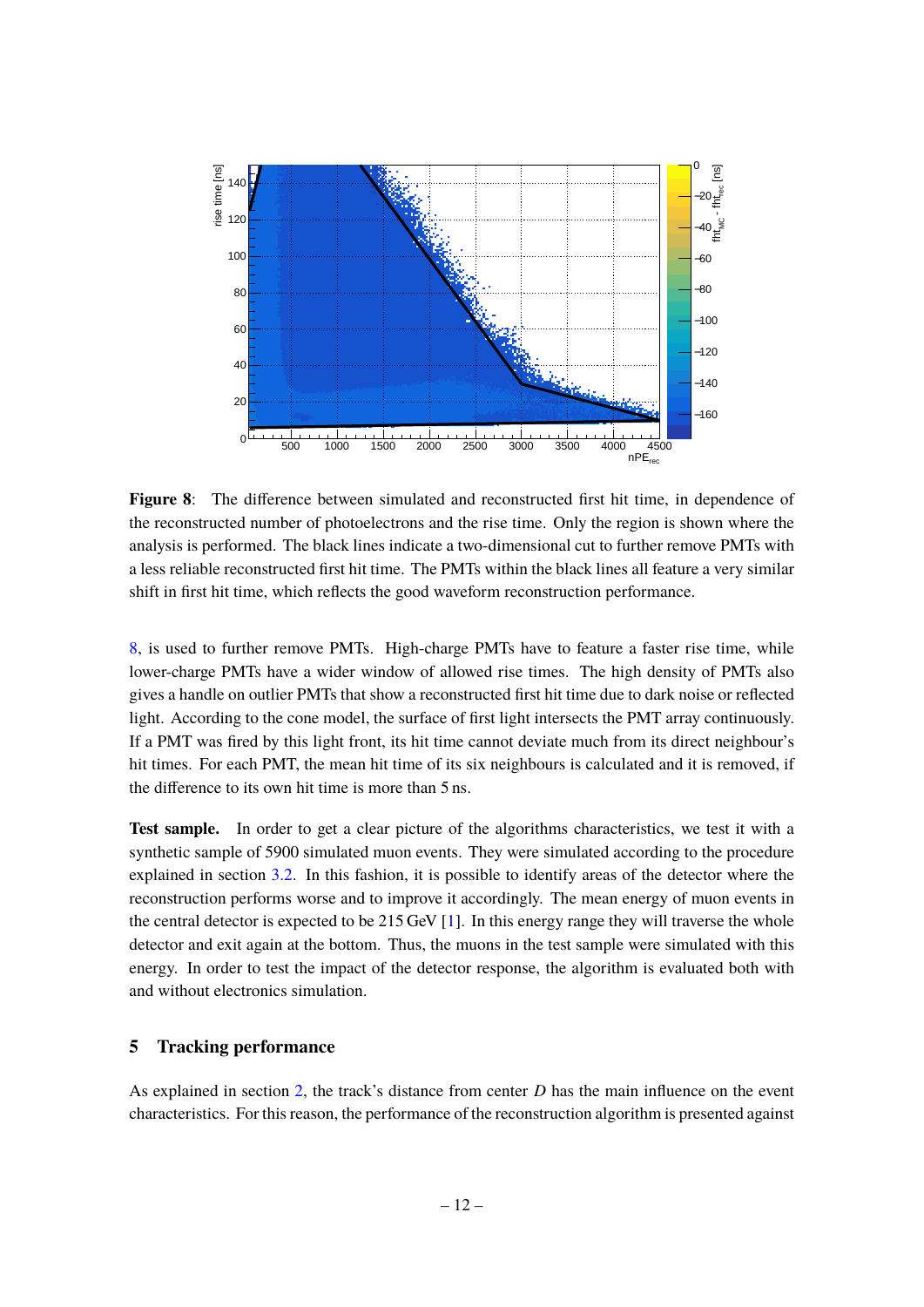the track's true distance from the center. The benchmark quantities are the deviation in distance from center  $\Delta D = D_{\text{sim}} - D_{\text{rec}}$  and the angle  $\alpha$  between the true and the reconstructed track.

Figure [9](#page-14-0) shows the algorithm's performance for the different PMT systems. In this mode, the PMT's quantum efficiency and collection efficiency is simulated and the hit times are smeared by a Gaussian distribution according to their respective transit time spread as explained in section [4.](#page-10-0) The first row shows the performance that can be achieved with only the LPMT system. There is a strong increase in bias for ∆*D* for increasing *D*. This bias development can be explained with taking the amount of collected light into account. When collecting a lot of light within a short period of time, the extracted first hit time tends to be systematically earlier. PMTs that have an earlier hit time pull the track towards themselves. This effect increases towards the detector edge, when the tracks comes closer to the PMTs and they collect even more light. The second row displays the results for the isolated SPMT system. The bias develops in the opposite direction as with the LPMTs, but stays below 20 cm. Nevertheless, it has a larger spread around the mean values. Since the SPMTs are much smaller and also slightly shadowed by the LPMT, they do not suffer from the effect of pulling tracks towards the edge, as explained above. In this case the bias only significantly increases for values of  $D > 15$  m, where the influence of refraction on the acrylic sphere increases. In the bottom row, both PMT systems, 20 inch and 3 inch, are used in a combined fit. The reconstruction runs stable with a small mean bias in ∆*D* of less than 10 cm for most of the tracks. Both PMT systems isolated exhibit a bias that pulls the tracks in opposite directions when increasing the track's true distance from center. In the combined fit, the effects of the complementary systems cancel out. In the same region, also the angular bias stays below  $0.5^{\circ}$ . Only the last bin for tracks with  $D \ge 17$  m<br>features a wage resolution due to the year short tracklangth. The tracking efficiency is soluted features a worse resolution due to the very short tracklength. The tracking efficiency is calculated by the ratio of well reconstructed tracks to all tracks. A track is considered well reconstructed if the deviation of each parameter is less then five times their standard deviation. The overall efficiency is better than 96%. As shown in figure [10,](#page-15-0) reconstruction in the inner 13 m has an efficiency around 97%, while for edge tracks the efficiency declines to 91%.

In a second step, the method was verified when using the additional step of the waveform reconstruction. The results are shown in figure [11.](#page-15-1) In this mode, only for the large 20 inch PMT the waveform reconstruction is done explicitly. The SPMT system is not designed to output waveforms, but direct counts for charges and hit times. Due to that, there is no need for a waveform reconstruction for SPMT. The largest uncertainty of this system is described by smearing the first hit times according to their TTS. However, for the LPMT system more distortion is introduced to the signal through another reconstruction step from waveforms to first hit times and charges. Accordingly, the performance is worsened. With increasing distance *D* from center, the bias in ∆*D* increases as well up to the mean value of 40 cm. Also the angular bias is increased to value up to 1.5°. Both modes have in common that the last bins for  $D \ge 17$  m show no reliable results<br>for comparation tracks. For comparison the LPMT profile without waveform reconstruction is for corner-clipping tracks. For comparison the LPMT profile without waveform reconstruction is shown in red.

This performance can compare to established experiments, which are currently taking data. Borexino reports a muon tracking algorithm with a lateral resolution between 35-50 cm and an angular resolution of 3-5° [\[8\]](#page-18-4). Around the detector center, Borexino can reach a spatial resolution of 30 cm. The high precision muon tracking in Double Chooz can even reach a spatial resolution of 4 cm in each transverse direction for tracks close to the center of the detector [\[7\]](#page-18-3), while the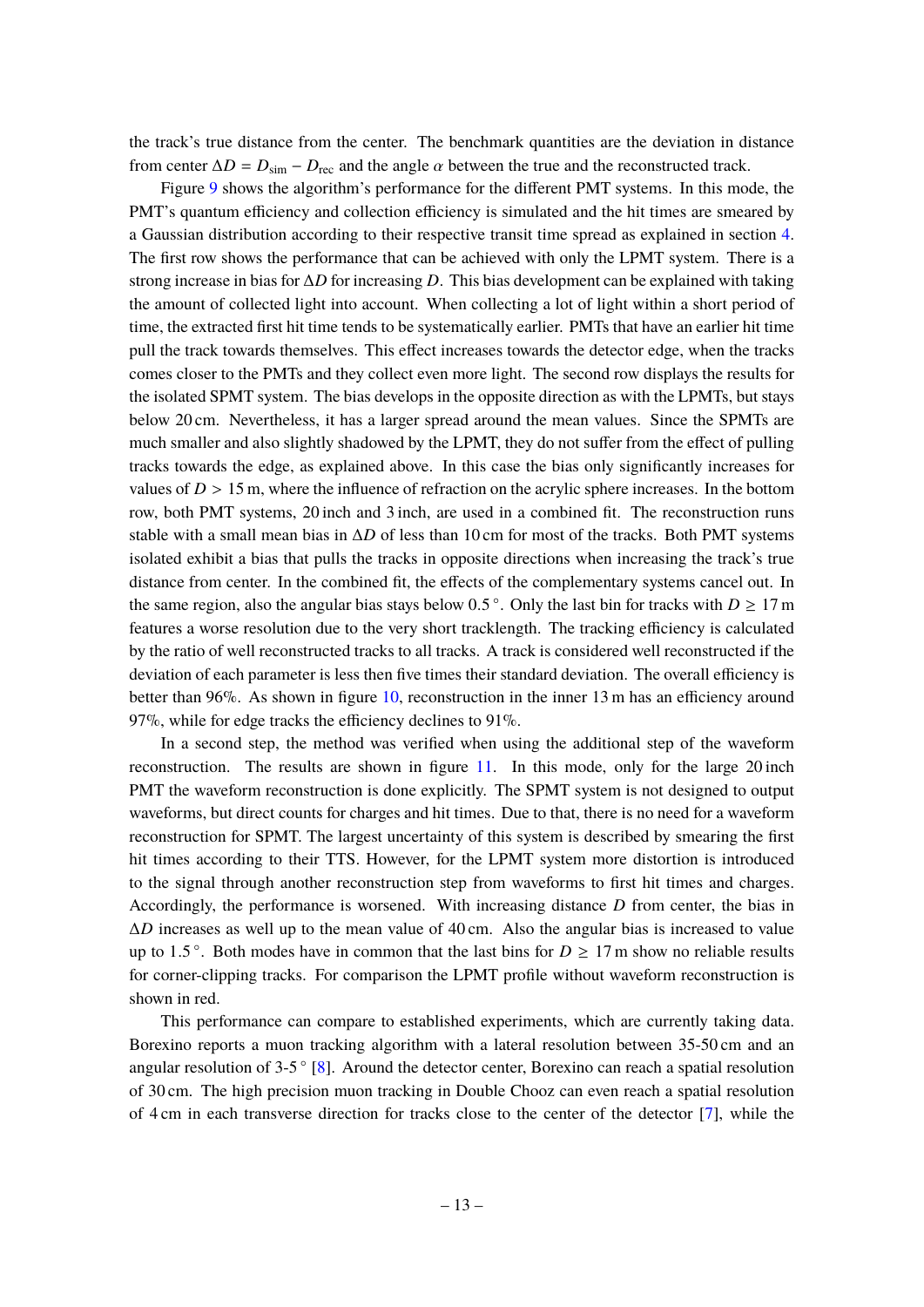<span id="page-14-0"></span>

**Figure 9**: Reconstruction results for a sample of 5900 simulated muon tracks with smeared hit times according to the PMT's TTS. The first row shows results when using only the LPMT's array. In the second row only the SPMT's system was used and the third row presents the combination of both systems into one fit. In this case, the deviation in distance from center ∆*D* shows a small mean bias of less than 10 cm. The bias in angular reconstruction is better than  $0.5^{\circ}$  for the largest part of the detector. On the vary odge of the enhance the reconstruction performance declines because the the detector. On the very edge of the sphere, the reconstruction performance declines because the muon travels only a short distance through the LS.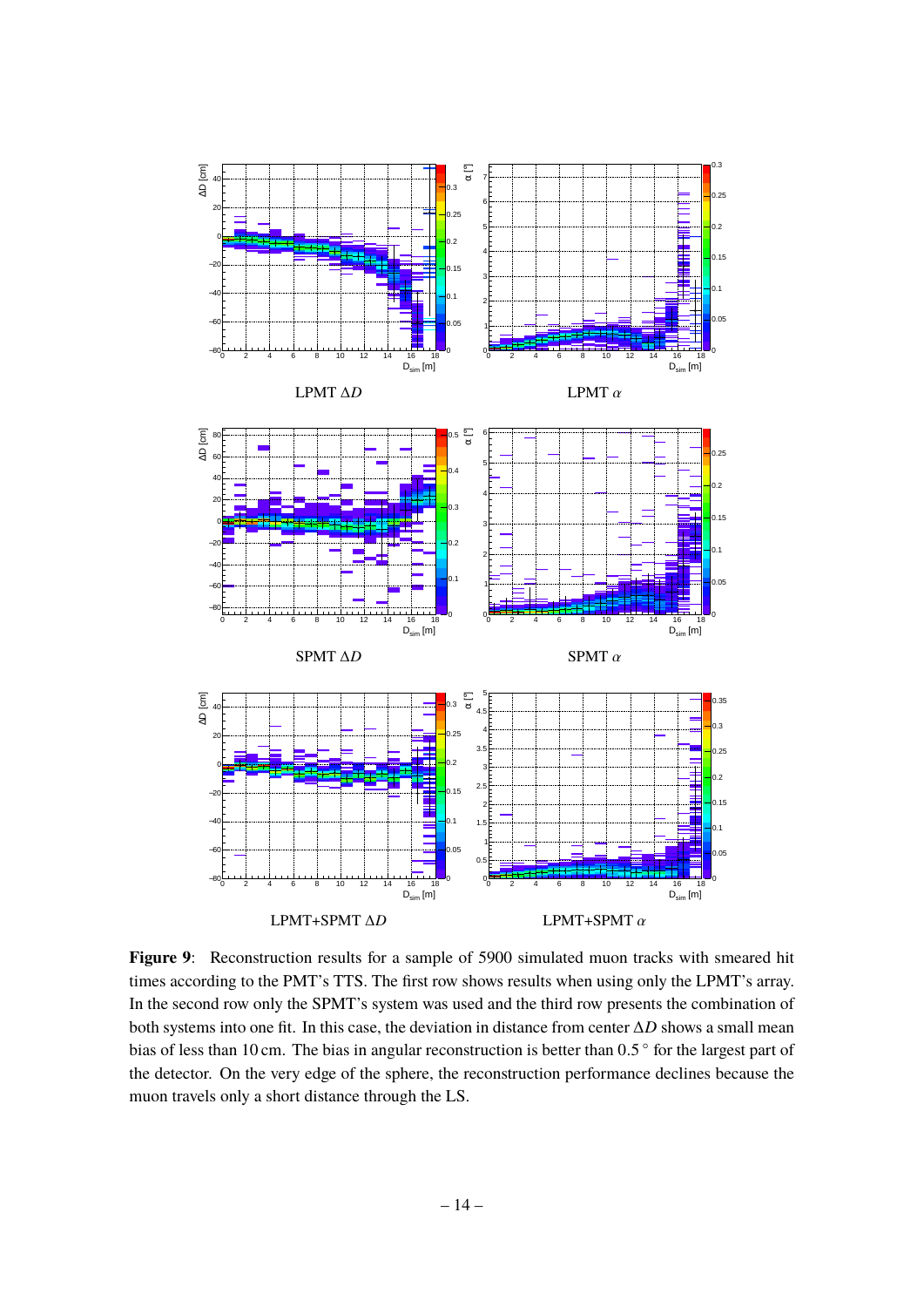<span id="page-15-0"></span>

**Figure 10**: The reconstruction efficiency when using the combined system of LPMT and SPMT.

<span id="page-15-1"></span>

Figure 11: Reconstruction results for a sample of 5940 simulated muon tracks with waveform reconstruction. Here the deviation in the muon track's distance from the detector center ∆*D* has an increasing mean bias of less than 50 cm. The bias in angular reconstruction is better than 2 $^{\circ}$  for the largest part of the detector. Tracks at the very edge of the detector have a significantly larger spread similar to the case without waveform reconstruction.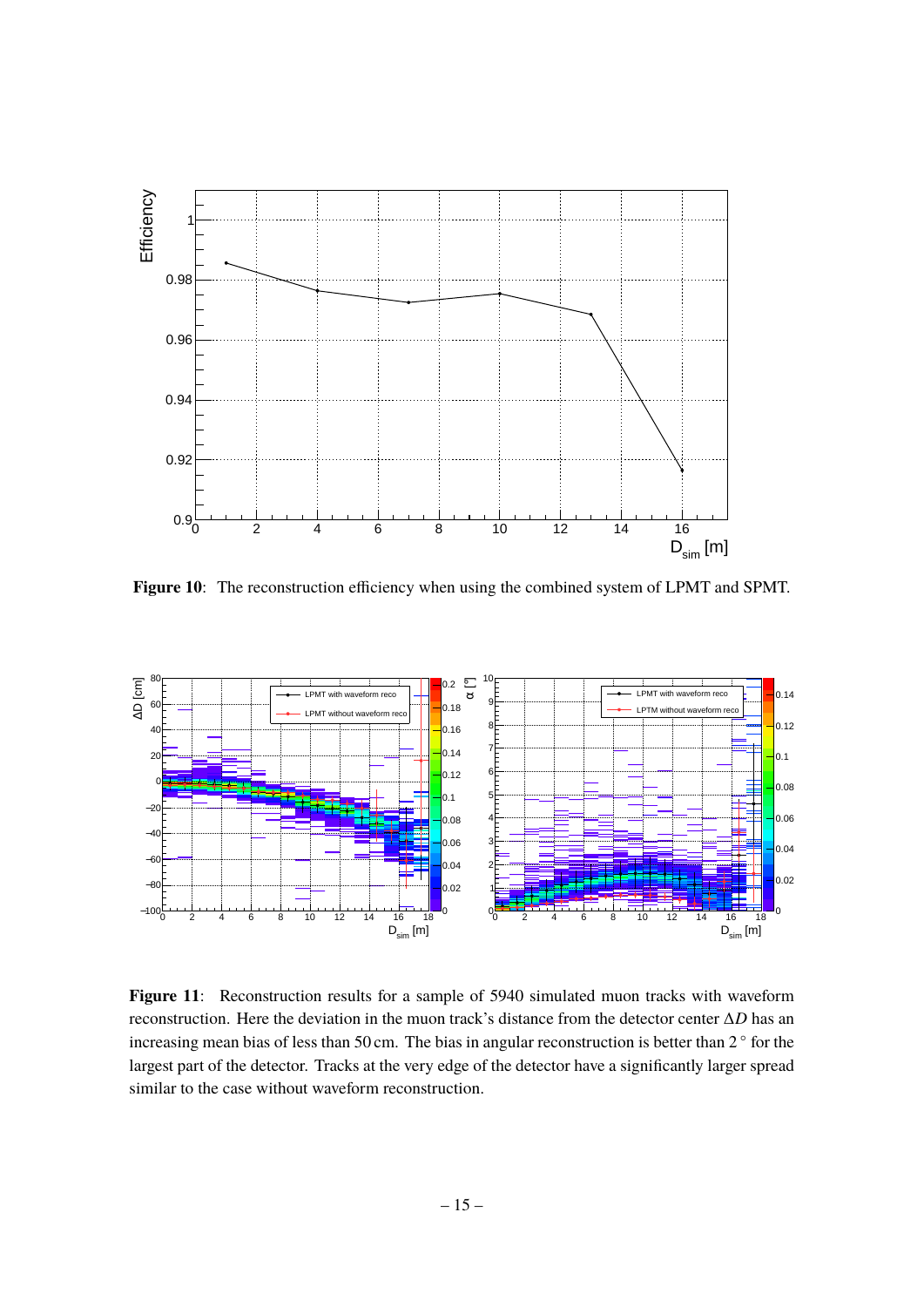shortest tracks are reconstructed with a spatial resolution of 10-15 cm. Within this context, the introduced cone algorithm promises an improvement in resolution compared to Borexino and being on about the same level as the muon tracking in Double Chooz. Nevertheless, a direct comparison by those numbers is not straightforward, since several other aspects like PMT coverage as well as detector geometry and size have to be taken into account. In order to compare JUNO to other multi-kiloton LS detectors, there are only Monte Carlo based studies available. The studies for the LENA detector [\[13\]](#page-18-9) included a muon tracking algorithm which is also based on PMT hit times [\[14\]](#page-18-10). This reconstruction was tested on the simulation of contained lower energy muons between 0.2 GeV and 1 GeV. The reached resolution on the vertex is better than 10 cm, while the angular resolution could reach 1.7°. Although the test sample features muons with shorter track lengths, it<br>is also compatible with the results of 5 cm spatial resolution and 0.3° appular resolution obtained is also compatible with the results of  $5 \text{ cm}$  spatial resolution and  $0.3^\circ$  angular resolution obtained<br>here for high energy through gaing muons. here for high energy through-going muons.

## <span id="page-16-0"></span>**6 Deadtime estimation**

As explained in section [1,](#page-1-0) muons are responsible for a substantial amount of detector dead time due to the need to veto cosmogenic isotopes. With a partial veto of a volume around the muon track, this loss of exposure can be reduced significantly. The effect of the muon veto on detector deadtime is quantified with help of a toy Monte Carlo simulation. As input, we use a simulated muon flux of 75000 tracks generated as presented in [\[1\]](#page-17-0). This spectrum is considering the energy and angular distribution of muons arriving at the central detector. The baseline veto strategy is a cylindrical volume with  $r_v = 3$  m for 1.2 s after a muon along its track through the CD. This veto can reduce the cosmogenic background by 98% [\[1\]](#page-17-0). In accordance with a muon rate of  $3 s<sup>-1</sup>$ , the vetoed and sensitive detector volume is numerically determined whenever a new muon enters the CD or an existing veto cylinder is released. The volume integration is done with a grid of  $\sim$ 4.2·10<sup>9</sup> points, which corresponds to a volume of  $5.5 \text{ cm}^3$  per point. This approach takes into account that several veto cylinders are present in the detector at the same time and that they can overlap. In order to quantify the reconstruction efficiency, the cylinder radius  $r<sub>v</sub> = 3$  m is increased in proportion to the biases in  $\Delta D$  and  $\alpha$  given above. The resulting effective veto radius is estimated as

$$
r_{v, \text{eff}} = r_v + \Delta D + \sin(\alpha)l, \tag{6.1}
$$

with  $l = \sqrt{R_{LS}^2 - D^2}$  being the half track length in LS. The results are summarized in table [1.](#page-17-3) The loss of 14% exposure with perfect tracking is unavoidable with the applied veto strategy and acts as a benchmark value for the developed reconstruction algorithm. With full simulation and waveform reconstruction the loss of exposure increases only to 18% in total when using only the LPMTs. Thus, the imperfection of the reconstruction algorithm adds only 4% of exposure-loss. According to the improved performance of the combined LPMT+SPMT system the loss of 4% is a conservative estimate.

### <span id="page-16-1"></span>**7 Conclusion**

A sophisticated implementation of the fastest-light approach for muon tracking was developed and tested for JUNO. It is based on the universally applicable geometrical model of fastest light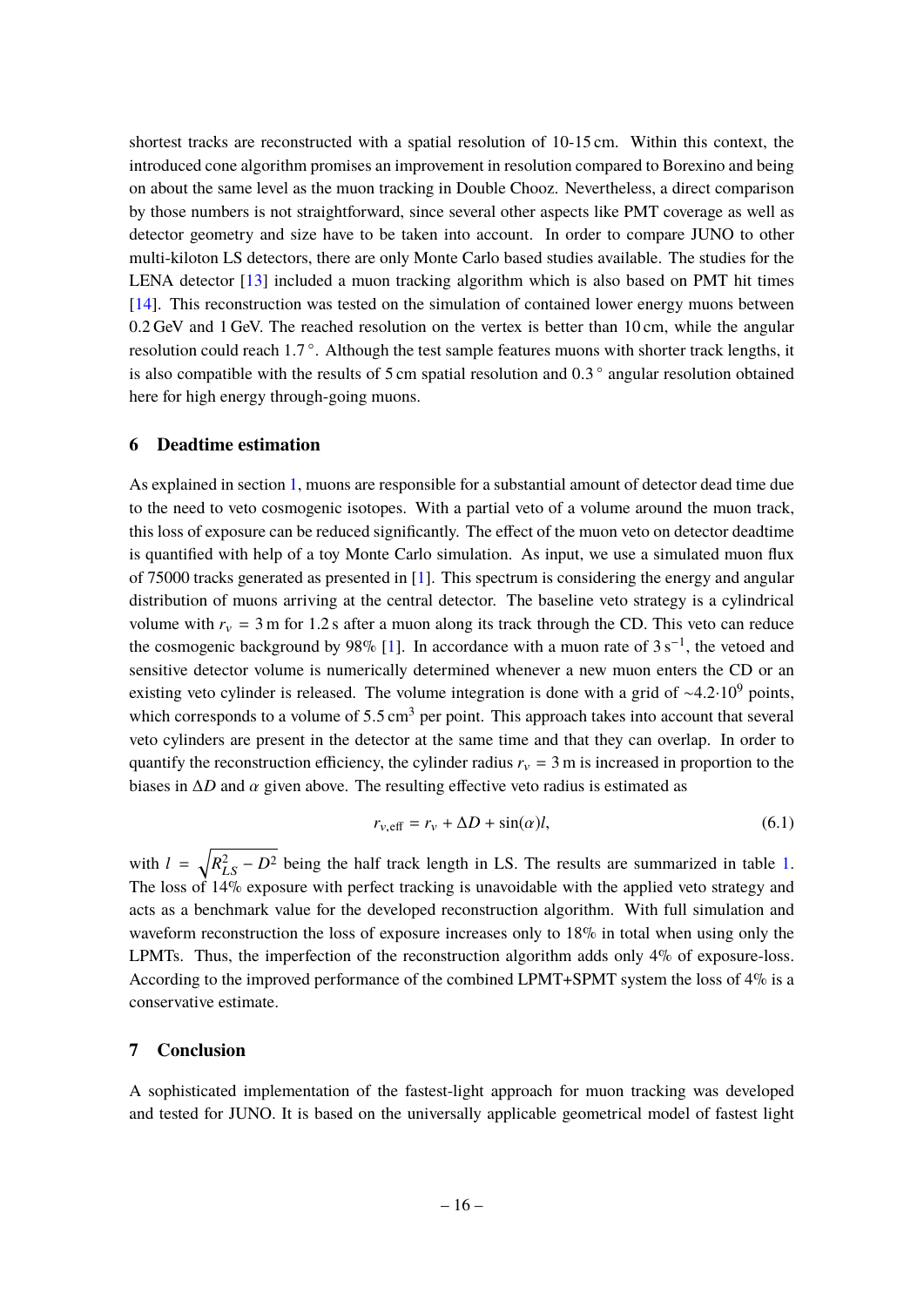<span id="page-17-3"></span>**Table 1**: Summary of deadtime estimation in terms of exposure ratio. The efficiency of 86% for a perfect tracking is in accordance with the reported muon veto efficiency for IBD events [\[1\]](#page-17-0). The results for the reconstruction with the cone model are seperated as explained in section [5.](#page-12-0)

| Veto strategy                              | Exposure ratio |
|--------------------------------------------|----------------|
| No veto                                    | $100\%$        |
| Perfect tracking                           | 86%            |
| ConeReco LPMT+SPMT                         | 85%            |
| ConeReco LPMT with waveform reconstruction | 82%            |

propagation and its intersection with an arbitrary shape of a PMT array. We have shown that in the largest part of the detector, the algorithm can reconstruct muon tracks with a bias of less than 45 cm in *D* and 1.5 $\degree$  in direction. A resolution better than 5 cm in *D* and 0.3 $\degree$  in direction can be reported in this region. The nonformance algoen to the detector's adge aculd hangfu from including reported in this region. The performance closer to the detector's edge could benefit from including effects of refraction on the acrylic sphere into the cone model. Given the proposed veto scheme [\[1\]](#page-17-0), a reduction of only 4% in exposure is expected due to the waveform and track reconstruction itself for a realistic muon flux. Without the effects of waveform reconstruction the exposure loss introduced by the reconstruction is only 1% with both LPMTs and SPMTs combined. In a further step, the top tracker of JUNO could be included to measure a precisely tracked muon sample. This could be used to calibrate muon reconstruction algorithms to decrease the bias. The geometrical approach models the scintillation light front that develops in any liquid scintillator. It fits the timing signal of the PMTs to the intersection of two geometrical shapes — the light cone and an arbitrarily shaped PMT array. Therefore it can be applied also in other liquid scintillator detectors.

## **Acknowledgments**

This work was funded through the HGF Recruitment Initiative and it was also supported by Deutsche Forschungsgemeinschaft DFG, Forschergruppe JUNO (FOR 2319). In addition, we acknowledge the strong support by the JUNO collaboration, which provided us with the software framework and detector simulation to test the described reconstruction with the JUNO detector. Furthermore we would like to thank Sebastian Lorenz, Björn Wonsak, and Michael Wurm for fruitful discussions along the development and analysis of the method.

## **References**

- <span id="page-17-0"></span>[1] JUNO collaboration, F. An et al., *Neutrino Physics with JUNO*, [1507.05613](https://arxiv.org/abs/1507.05613).
- <span id="page-17-1"></span>[2] JUNO collaboration, Z. Djurcic et al., *JUNO Conceptual Design Report*, [1508.07166](https://arxiv.org/abs/1508.07166).
- <span id="page-17-2"></span>[3] D. Tilley, J. Kelley, J. Godwin, D. Millener, J. Purcell, C. Sheu et al., *Energy levels of light nuclei a=8,9,10*, *[Nuclear Physics A](http://dx.doi.org/http://dx.doi.org/10.1016/j.nuclphysa.2004.09.059)* **745** (2004) 155 – 362.